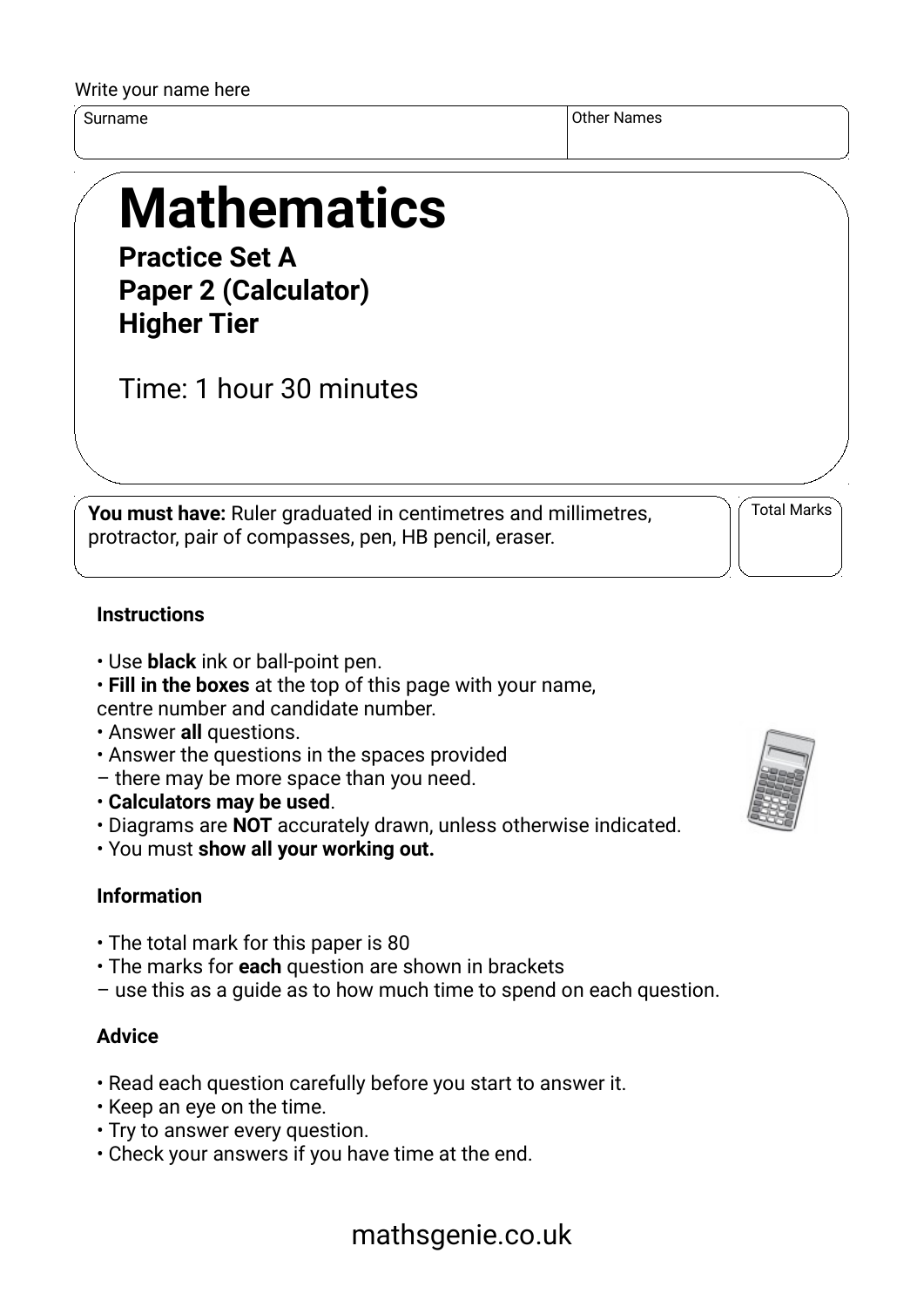|  |  |  | (a) Simplify $7p^6 \times 2p^{-2}$ |  |
|--|--|--|------------------------------------|--|
|--|--|--|------------------------------------|--|

(b) Simplify  $(3x^5y^2)^4$ 

(c)  $p^2 \times p^5 = p^{11} \times p^y$ 

Find the value of *y*

….......................… (2)

….......................…

….......................…

(1)

(2)

**(Total for Question 1 is 5 marks)**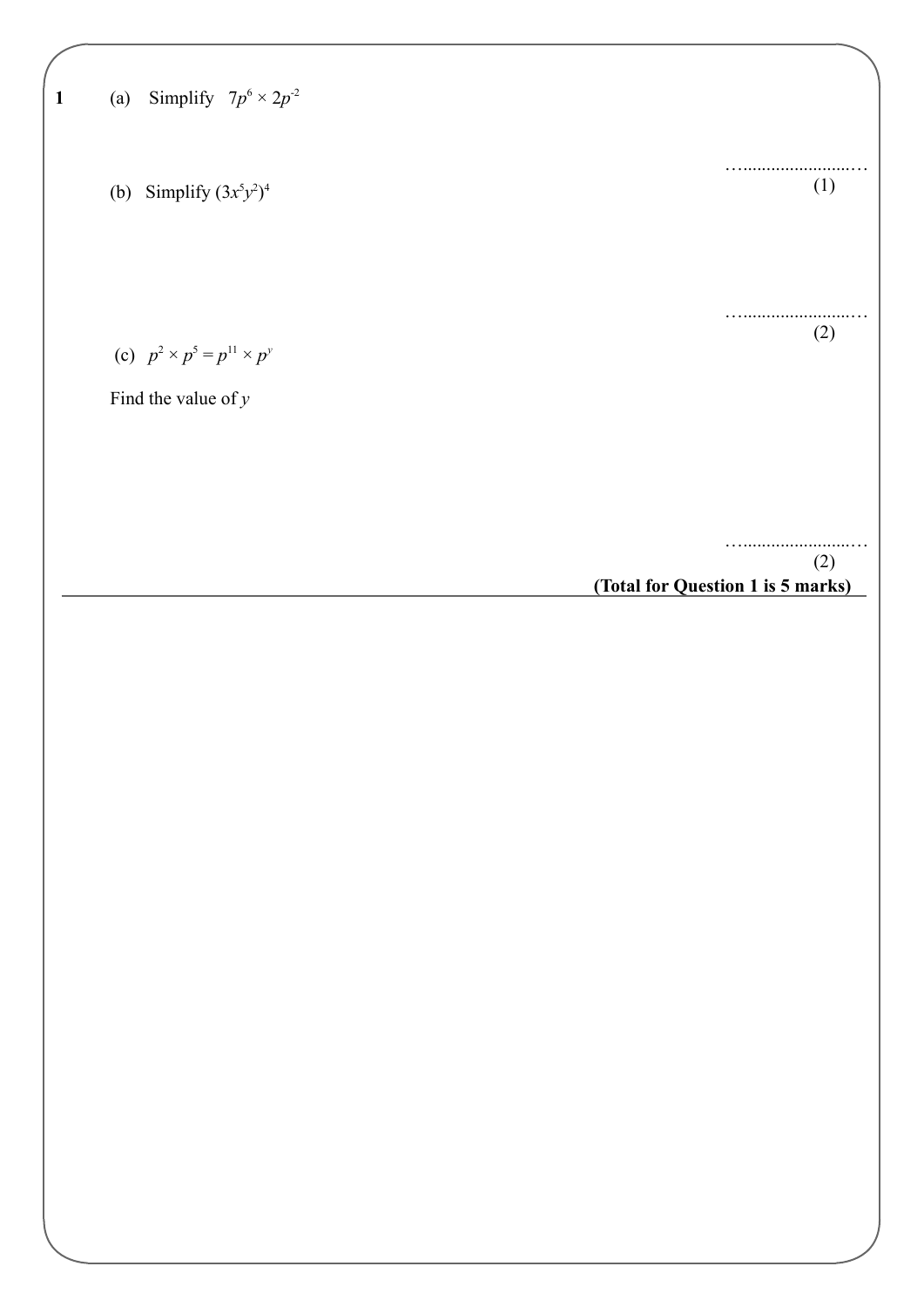| (a) Find the highest common factor (HCF) of 70 and 56<br>(2)<br>(b) Find the lowest common multiple (LCM) of 70 and 56<br>(2)<br>(Total for Question 2 is 4 marks) |                  |  |
|--------------------------------------------------------------------------------------------------------------------------------------------------------------------|------------------|--|
|                                                                                                                                                                    | $\boldsymbol{2}$ |  |
|                                                                                                                                                                    |                  |  |
|                                                                                                                                                                    |                  |  |
|                                                                                                                                                                    |                  |  |
|                                                                                                                                                                    |                  |  |
|                                                                                                                                                                    |                  |  |
|                                                                                                                                                                    |                  |  |
|                                                                                                                                                                    |                  |  |
|                                                                                                                                                                    |                  |  |
|                                                                                                                                                                    |                  |  |
|                                                                                                                                                                    |                  |  |
|                                                                                                                                                                    |                  |  |
|                                                                                                                                                                    |                  |  |
|                                                                                                                                                                    |                  |  |
|                                                                                                                                                                    |                  |  |
|                                                                                                                                                                    |                  |  |
|                                                                                                                                                                    |                  |  |
|                                                                                                                                                                    |                  |  |
|                                                                                                                                                                    |                  |  |
|                                                                                                                                                                    |                  |  |
|                                                                                                                                                                    |                  |  |
|                                                                                                                                                                    |                  |  |
|                                                                                                                                                                    |                  |  |
|                                                                                                                                                                    |                  |  |
|                                                                                                                                                                    |                  |  |
|                                                                                                                                                                    |                  |  |
|                                                                                                                                                                    |                  |  |
|                                                                                                                                                                    |                  |  |
|                                                                                                                                                                    |                  |  |
|                                                                                                                                                                    |                  |  |
|                                                                                                                                                                    |                  |  |
|                                                                                                                                                                    |                  |  |
|                                                                                                                                                                    |                  |  |
|                                                                                                                                                                    |                  |  |
|                                                                                                                                                                    |                  |  |
|                                                                                                                                                                    |                  |  |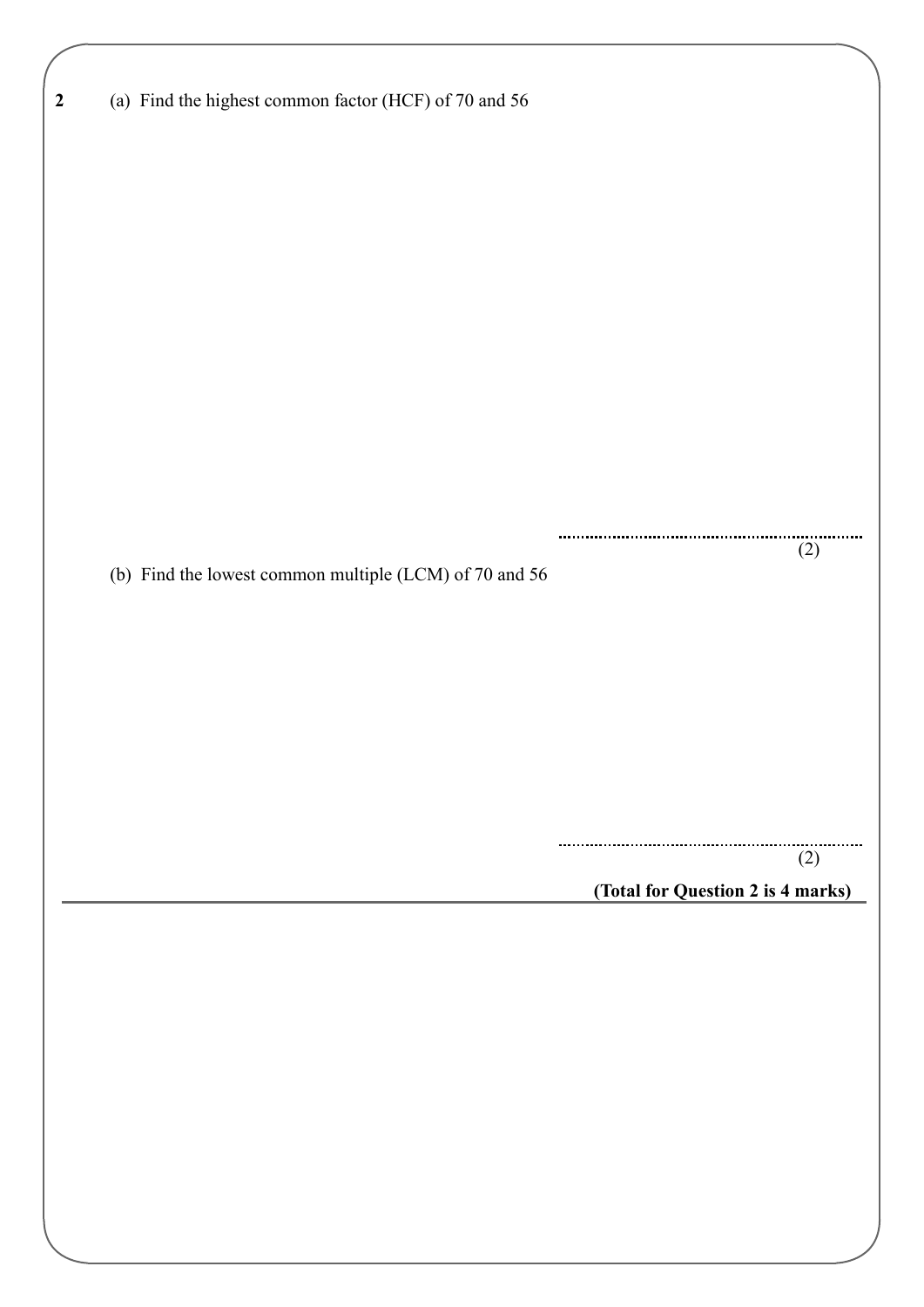

Find the equation of line **L**.

**(Total for Question 3 is 3 marks)**

 **3**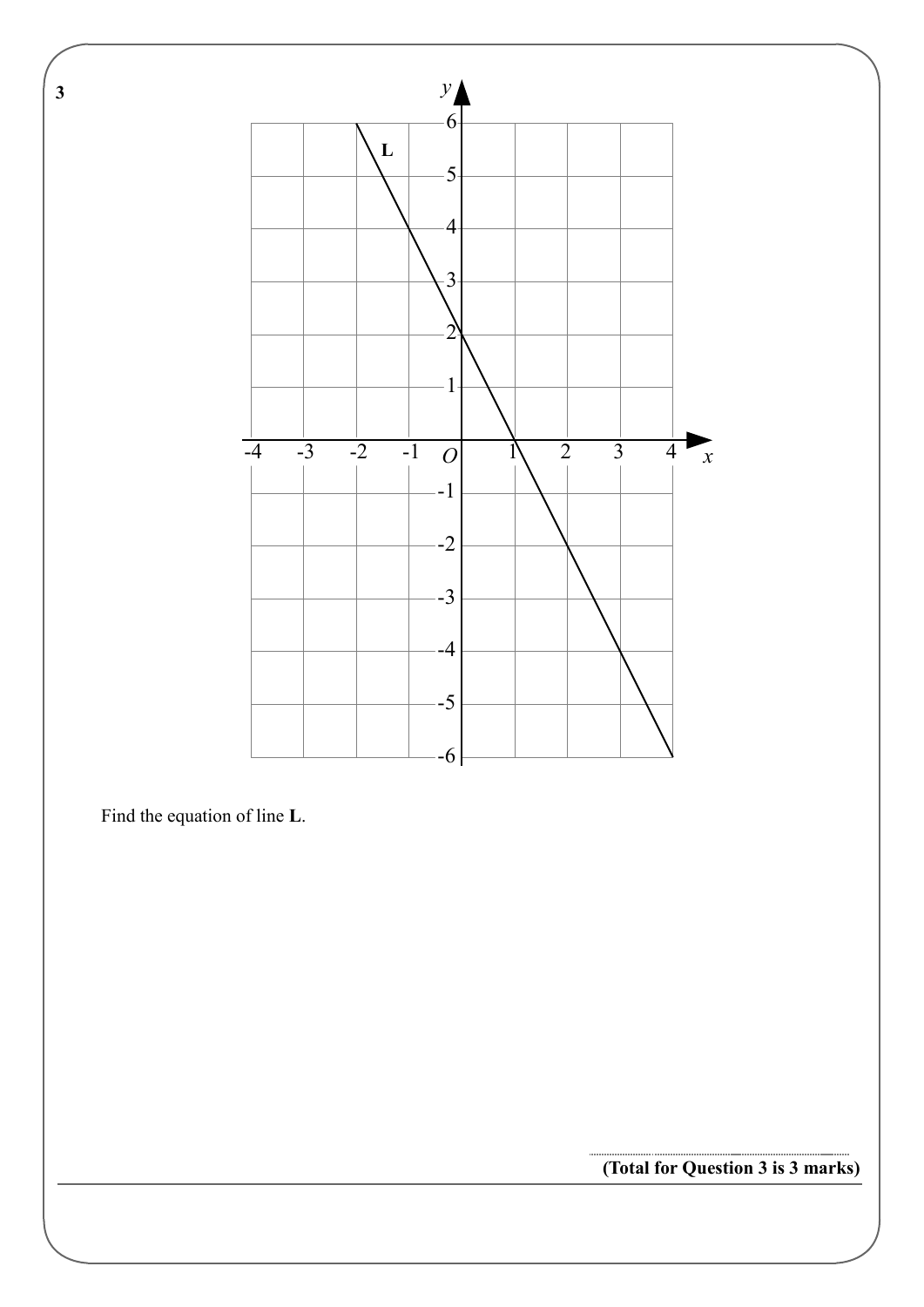| Abbie buys a sofa for £680<br>She pays a deposit of 15% and the rest of the money in monthly payments of £17. |                                   |
|---------------------------------------------------------------------------------------------------------------|-----------------------------------|
| How many monthly payments will Abbie need to pay?                                                             |                                   |
|                                                                                                               |                                   |
|                                                                                                               |                                   |
|                                                                                                               |                                   |
|                                                                                                               |                                   |
|                                                                                                               |                                   |
|                                                                                                               |                                   |
|                                                                                                               |                                   |
|                                                                                                               |                                   |
|                                                                                                               |                                   |
|                                                                                                               | (Total for Question 4 is 3 marks) |
| There are only green pens, black pens and red pens in a box.                                                  |                                   |
| There are five times as many green pens as black pens.<br>There are half as many red pens as green pens.      |                                   |
| Write down the ratio of green pens to black pens to red pens.                                                 |                                   |
|                                                                                                               |                                   |
|                                                                                                               |                                   |
|                                                                                                               |                                   |
|                                                                                                               |                                   |
|                                                                                                               |                                   |
|                                                                                                               |                                   |
|                                                                                                               |                                   |
|                                                                                                               |                                   |
|                                                                                                               |                                   |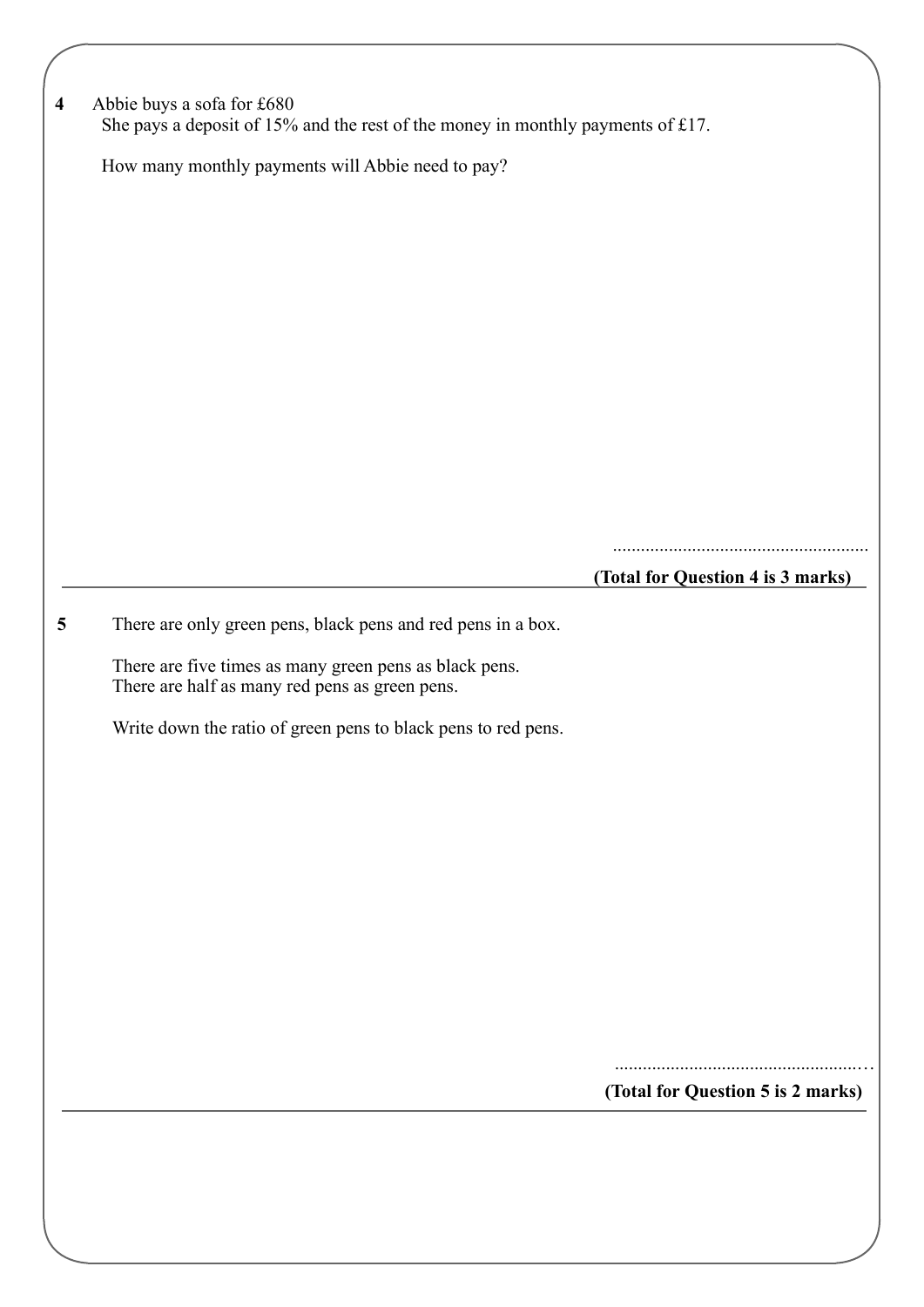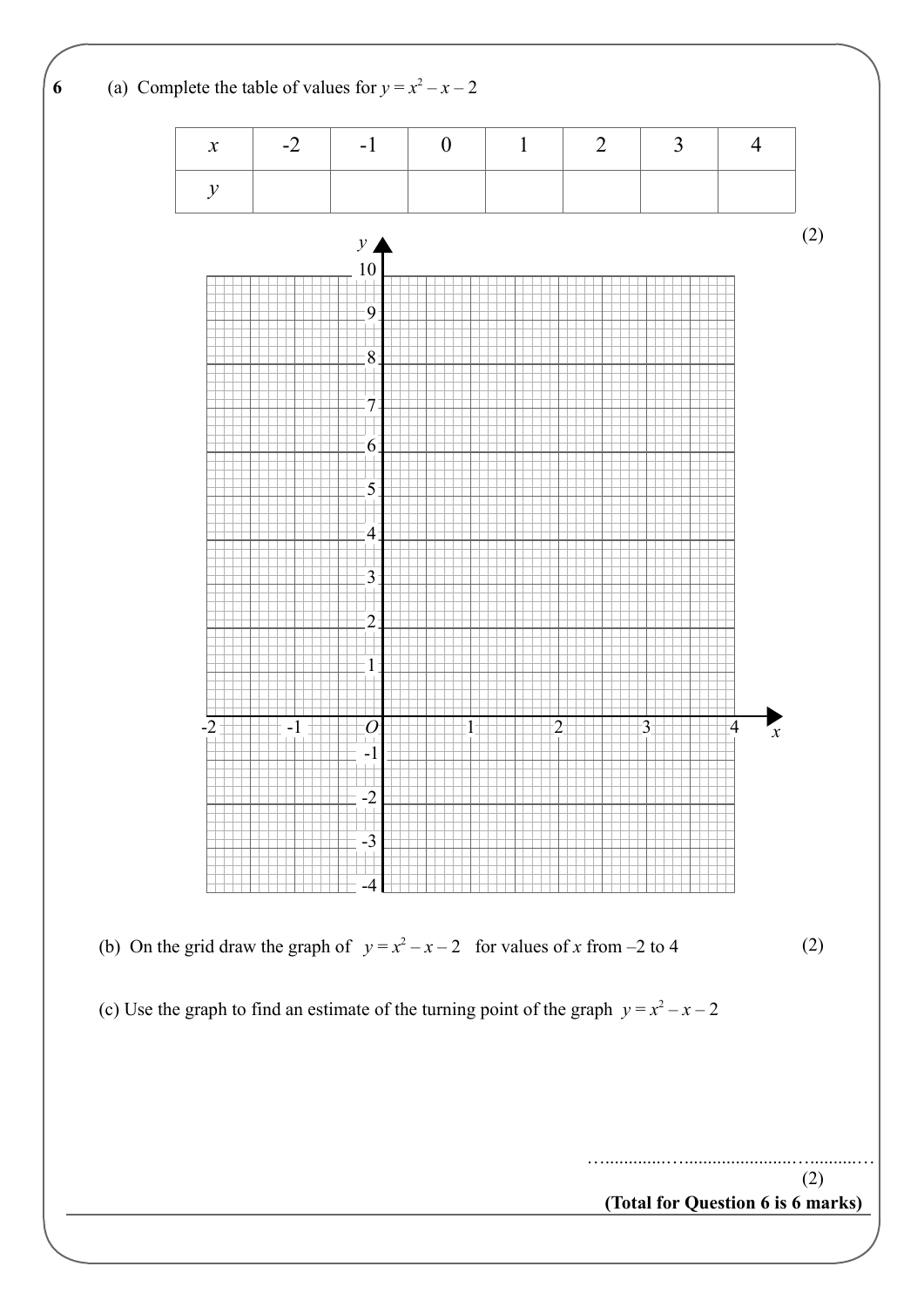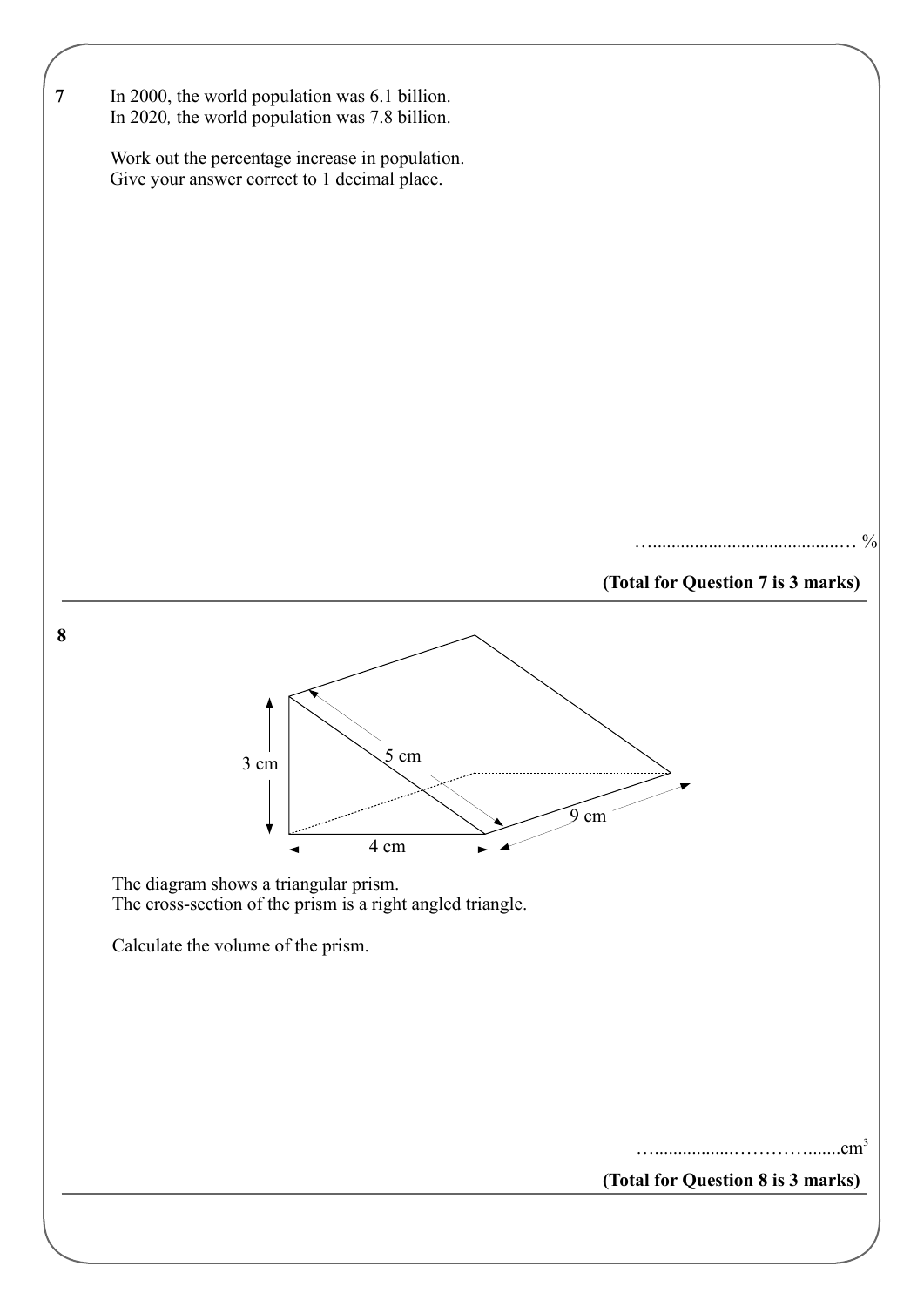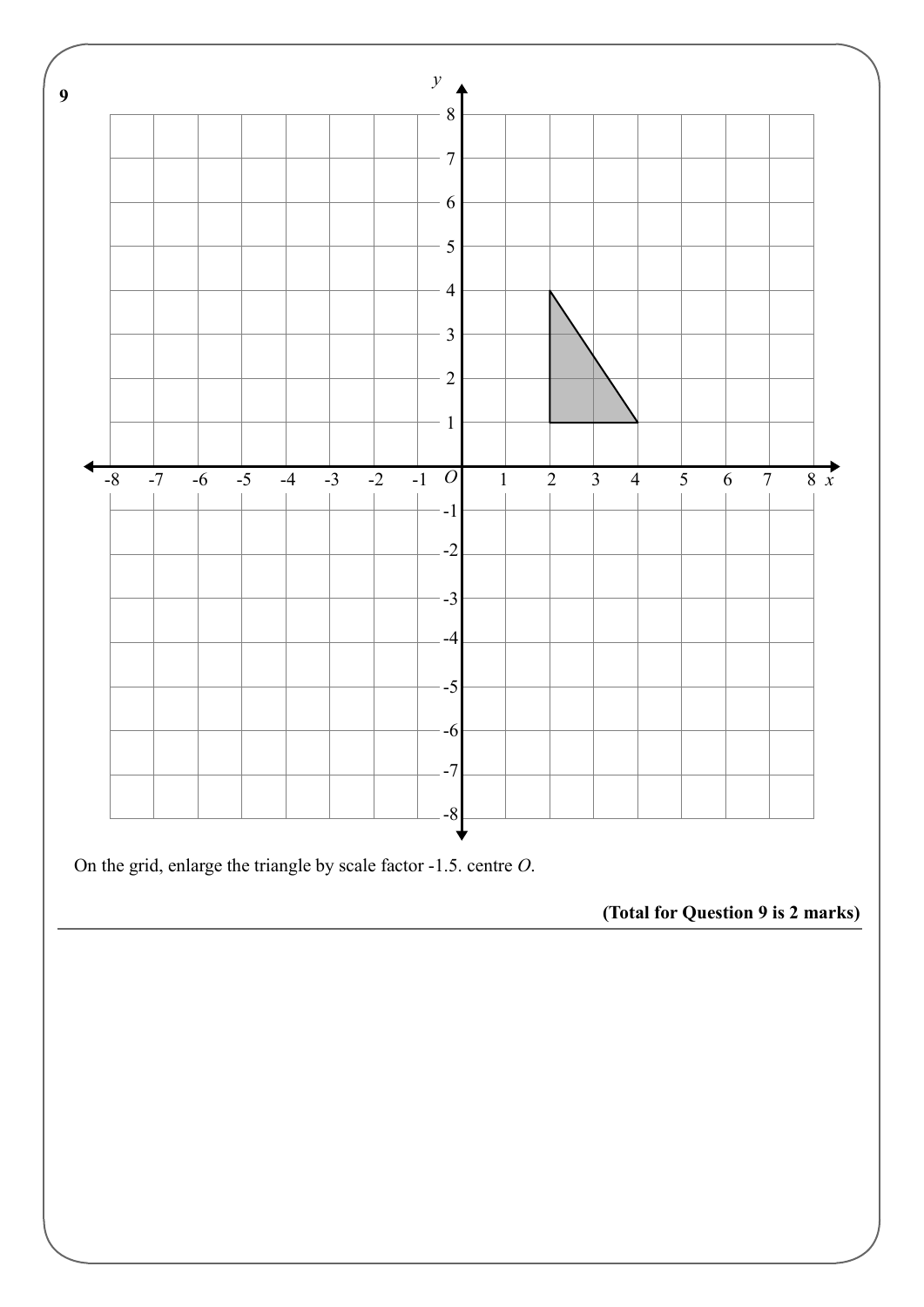#### **10** 100 students in year 7 either study French or German or Spanish.

47 of the students are boys and the rest are girls.

12 boys study German. 15 boys and 16 girls study French. A total of 32 students study Spanish.

Work out how many girls study Spanish.

…..........................

**(Total for Question 10 is 4 marks)**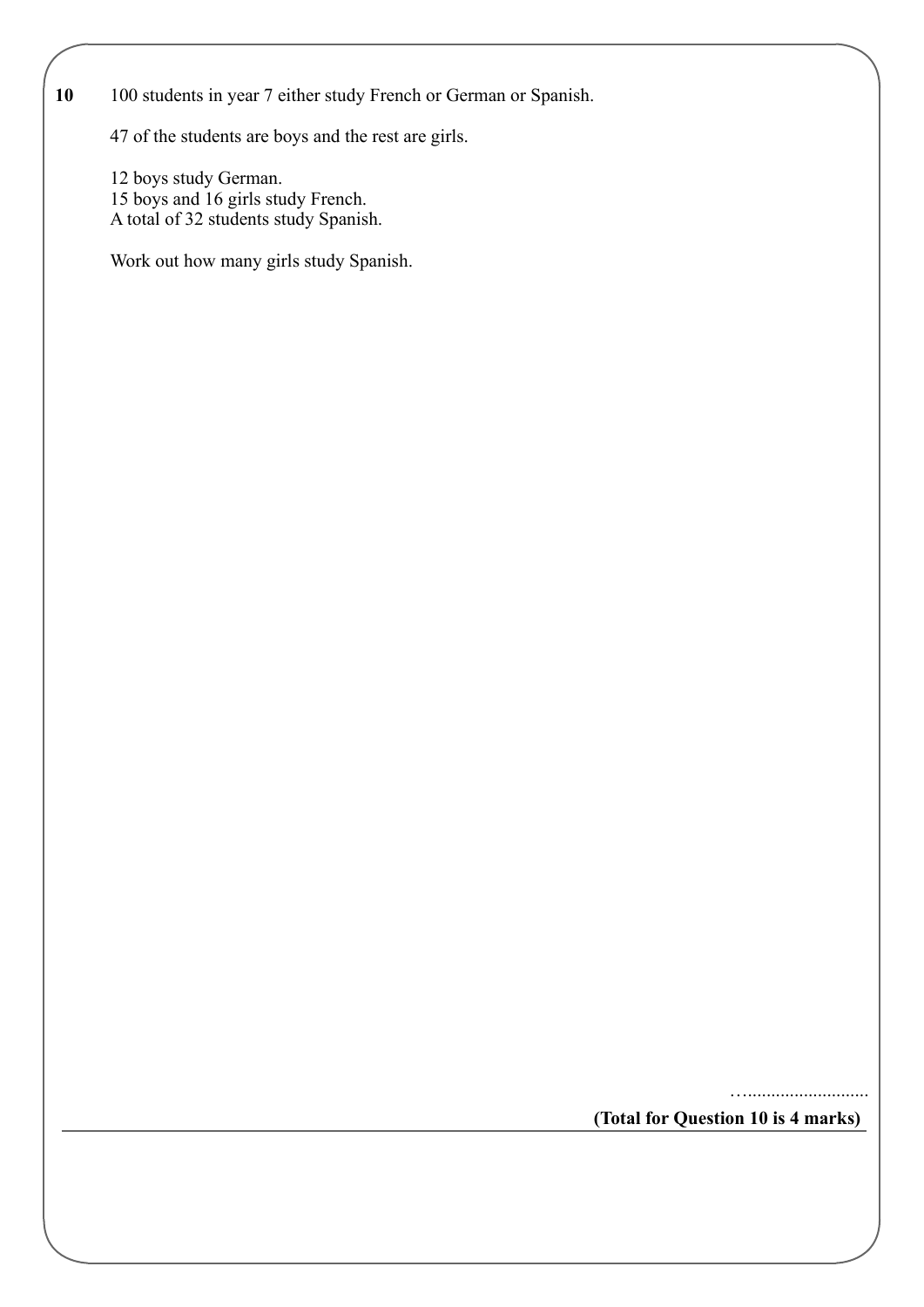| 11 |                                                                         | Charlie invests £2500 for 3 years in a savings account.<br>She gets $3\%$ per annum compound interest in the first year, then $x\%$ for 2 years. |                                    |  |  |
|----|-------------------------------------------------------------------------|--------------------------------------------------------------------------------------------------------------------------------------------------|------------------------------------|--|--|
|    | Charlie has £2705.36 at the end of 3 years, work out the value of $x$ . |                                                                                                                                                  |                                    |  |  |
|    |                                                                         |                                                                                                                                                  |                                    |  |  |
|    |                                                                         |                                                                                                                                                  |                                    |  |  |
|    |                                                                         |                                                                                                                                                  |                                    |  |  |
|    |                                                                         |                                                                                                                                                  |                                    |  |  |
|    |                                                                         |                                                                                                                                                  |                                    |  |  |
|    |                                                                         |                                                                                                                                                  |                                    |  |  |
|    |                                                                         |                                                                                                                                                  |                                    |  |  |
|    |                                                                         |                                                                                                                                                  |                                    |  |  |
|    |                                                                         |                                                                                                                                                  |                                    |  |  |
|    |                                                                         |                                                                                                                                                  | . <b>.</b> .                       |  |  |
|    |                                                                         |                                                                                                                                                  | (Total for Question 11 is 4 marks) |  |  |
|    | 12                                                                      | Given that $f(x) = x^2 - 7$ and $g(x) = 2x + 3$                                                                                                  |                                    |  |  |
|    |                                                                         | (a) Work out an expression for $g^{-1}(x)$                                                                                                       |                                    |  |  |
|    |                                                                         |                                                                                                                                                  |                                    |  |  |
|    |                                                                         |                                                                                                                                                  |                                    |  |  |
|    |                                                                         |                                                                                                                                                  |                                    |  |  |
|    |                                                                         |                                                                                                                                                  | (2)                                |  |  |
|    |                                                                         | (b) Find $fg(5)$                                                                                                                                 |                                    |  |  |
|    |                                                                         |                                                                                                                                                  |                                    |  |  |
|    |                                                                         |                                                                                                                                                  |                                    |  |  |
|    |                                                                         |                                                                                                                                                  |                                    |  |  |
|    |                                                                         |                                                                                                                                                  |                                    |  |  |
|    |                                                                         |                                                                                                                                                  | (2)                                |  |  |
|    |                                                                         |                                                                                                                                                  | (Total for Question 12 is 4 marks) |  |  |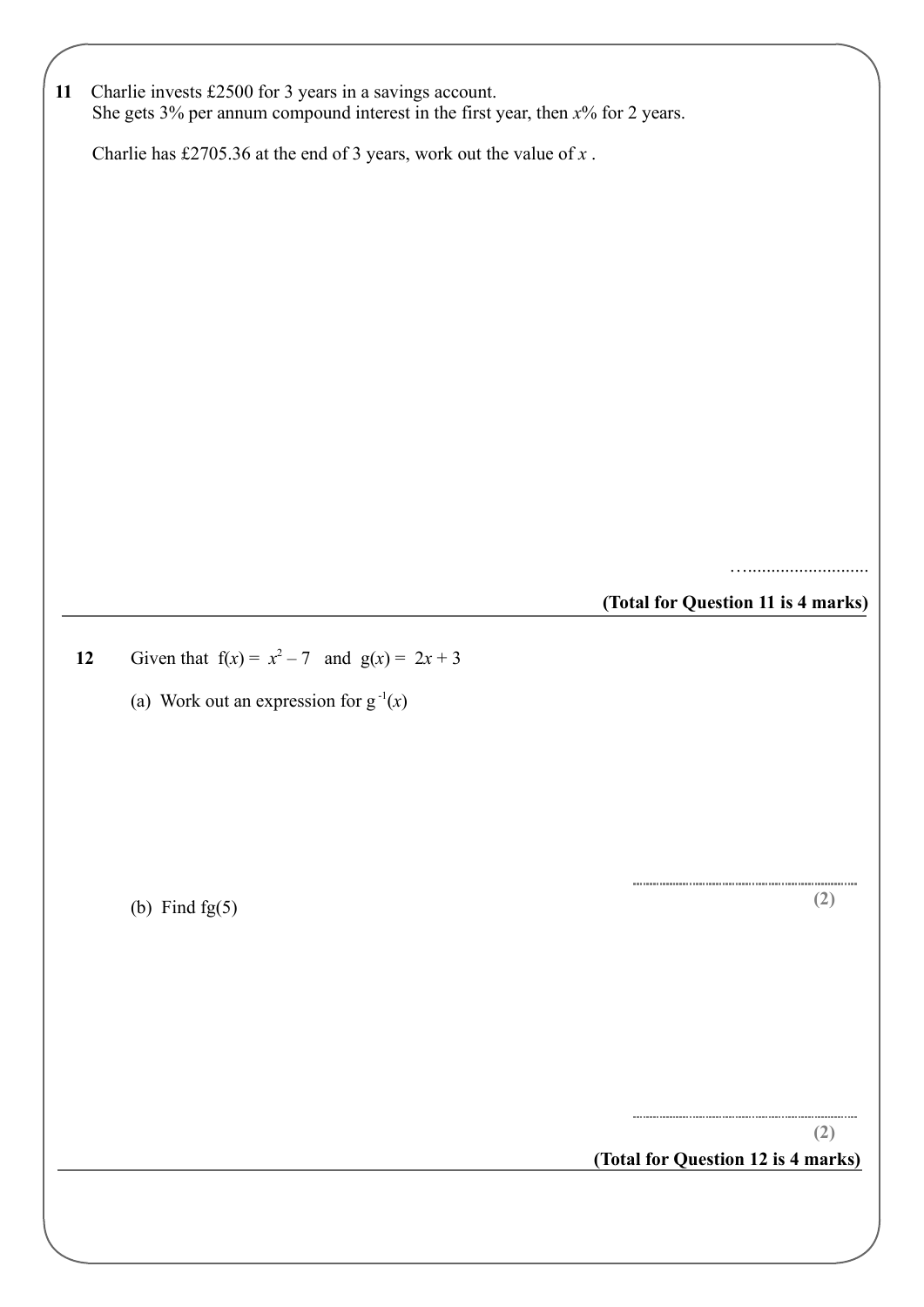

Match each graph with a statement in the table below.

| <b>Proportionality relationship</b>         | <b>Graph letter</b> |
|---------------------------------------------|---------------------|
| $y$ is directly proportional to $x$         |                     |
| $\gamma$ is inversely proportional to x     |                     |
| y is directly proportional to $x^2$         |                     |
| <i>y</i> is inversely proportional to $x^2$ |                     |

**(Total for Question 13 is 2 marks)**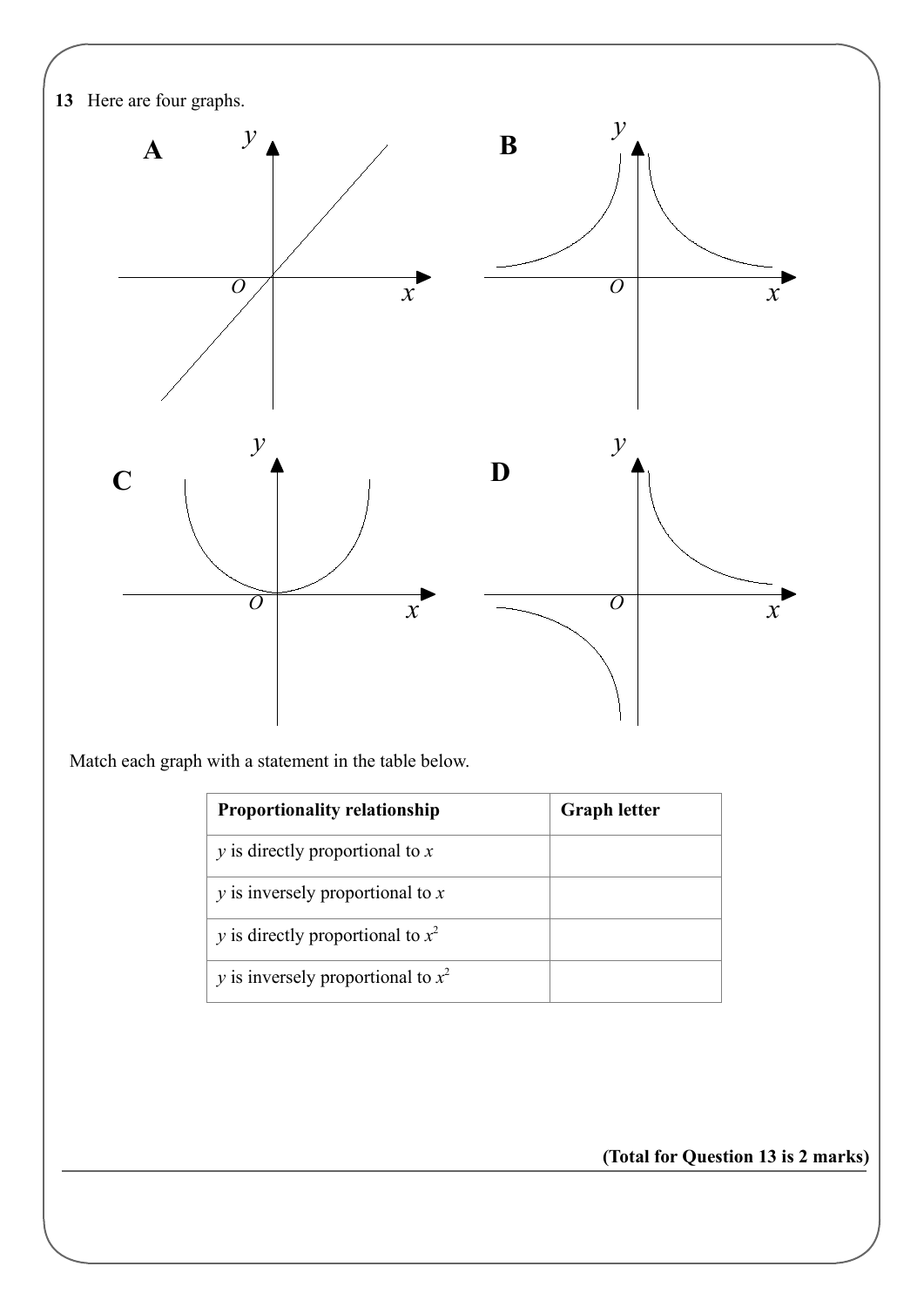

*C*, *D* and *E* are points on a circle, centre *O*. *AEB* is a tangent to the circle at *E.*

*CD* = *DE* Angle *AEC* = *x°*

Find the size of angle *OED,* in terms of *x.* Give reasons for each stage of your working.

**(Total for Question 14 is 5 marks)**

**14**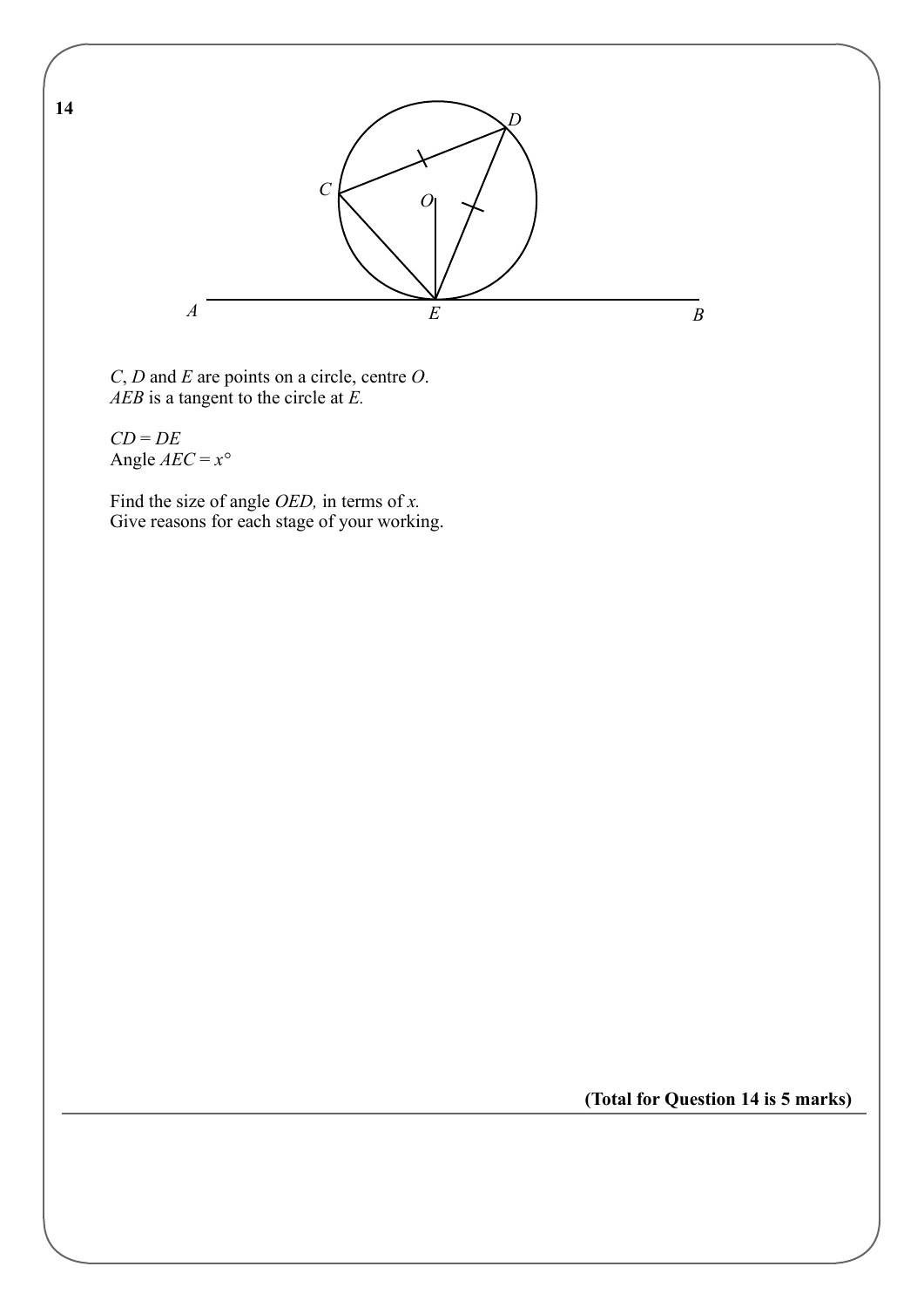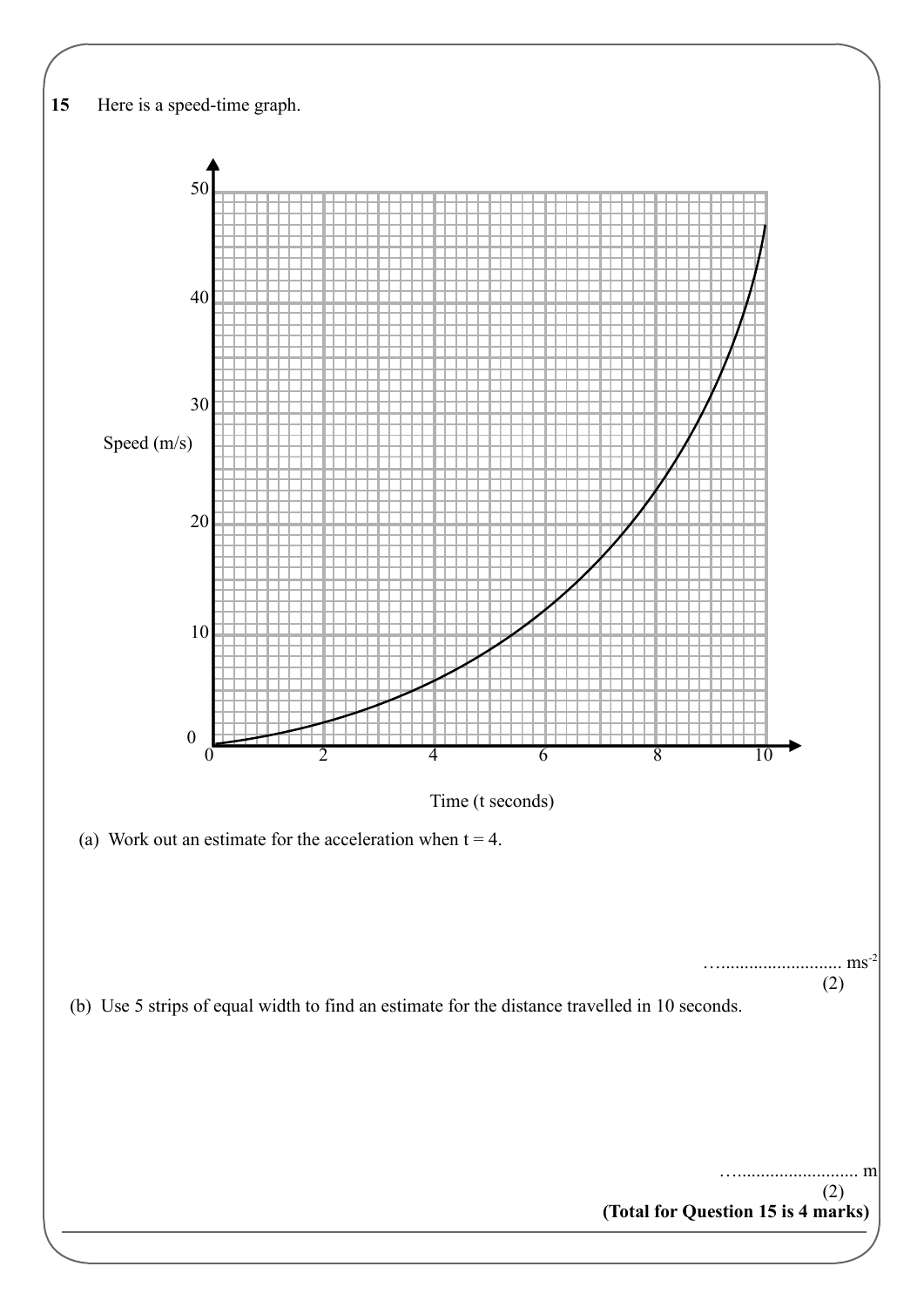

On Monday the probability he wears a black tie is 0.72

If Paul wears a black tie on Monday, the probability that he will wear a black tie on Tuesday is 0.24 If he does **not** wear a black tie on Monday, the probability that he will wear a black tie on Tuesday is 0.8

(a) Complete the probability tree diagram.

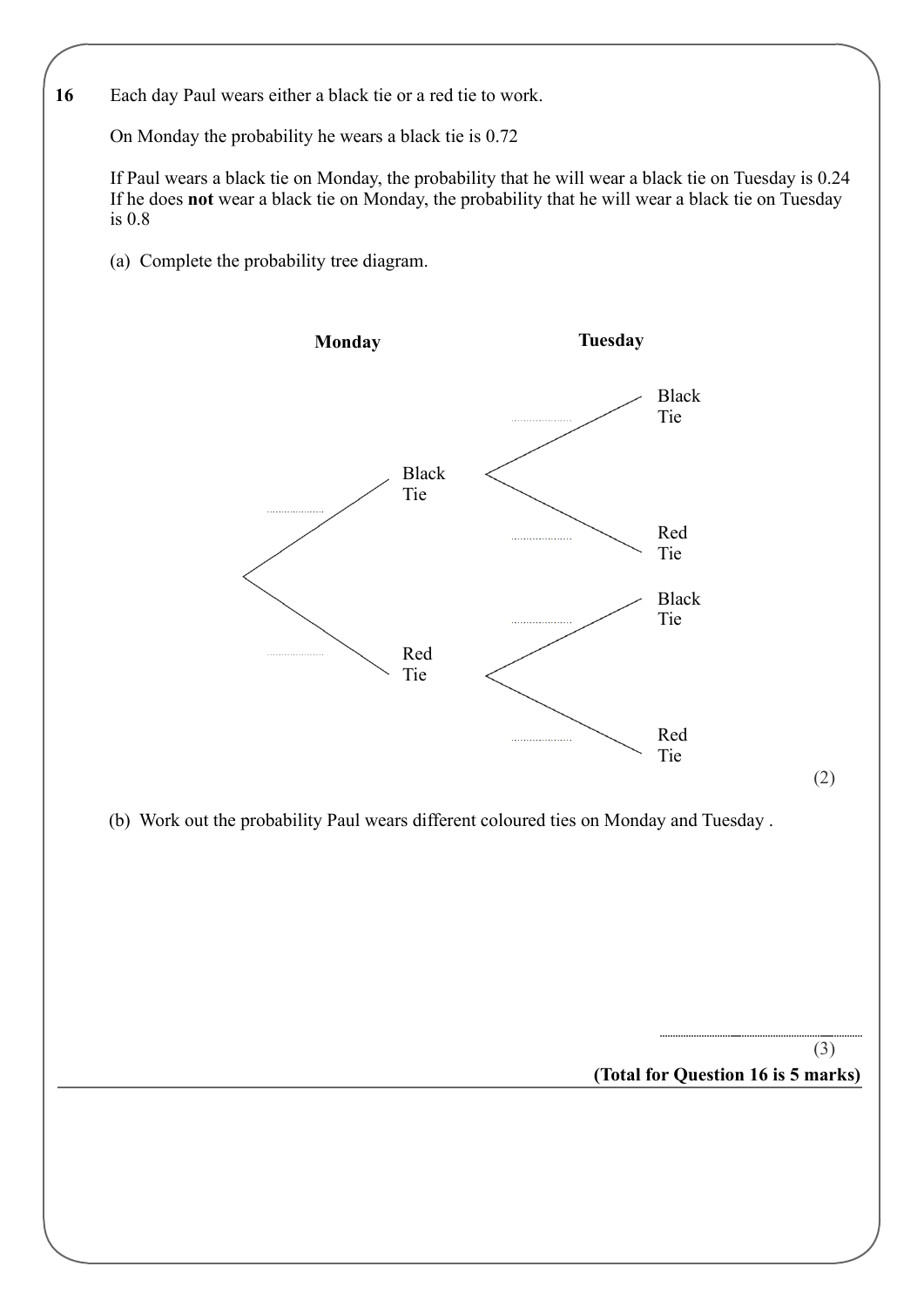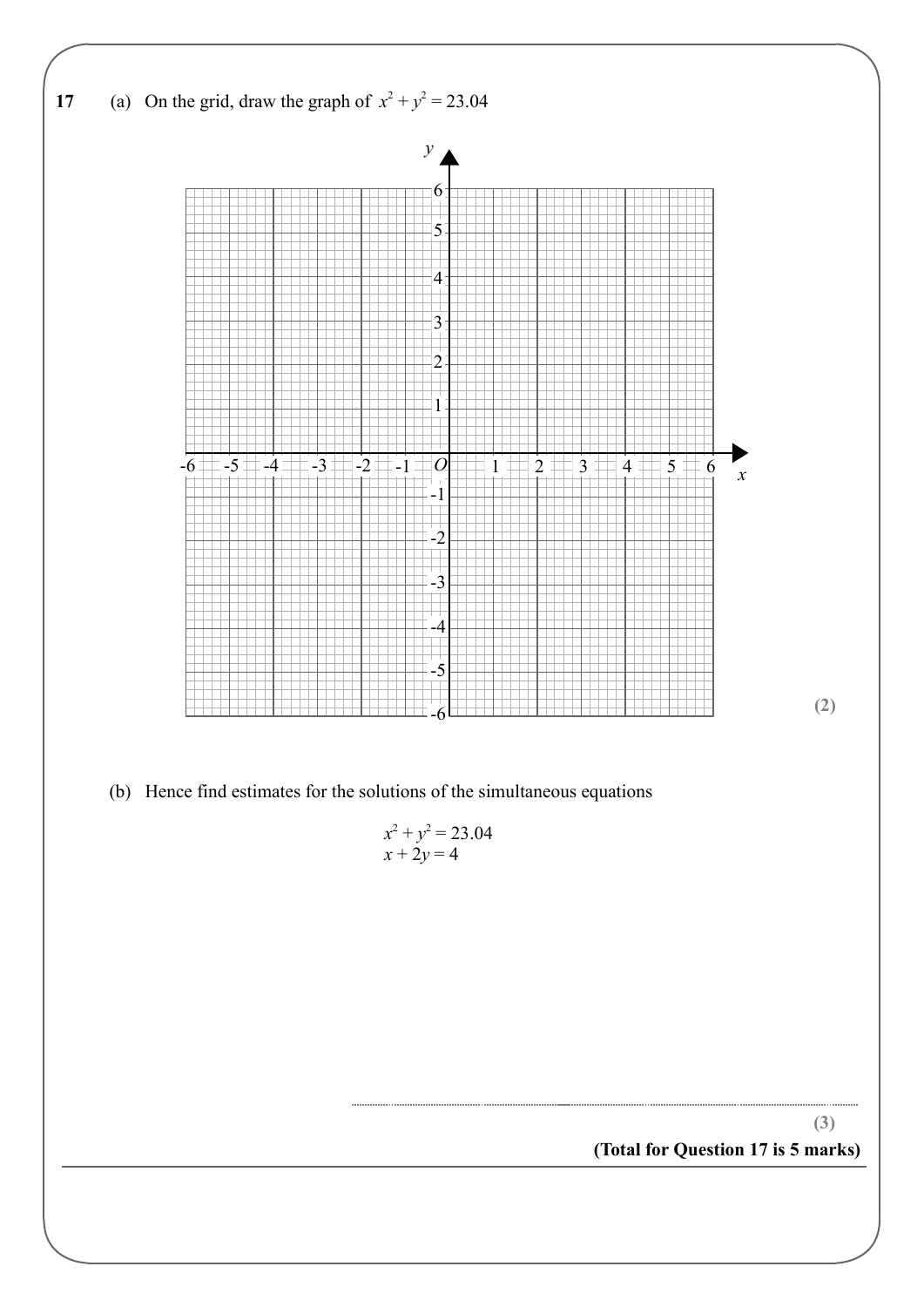**18** The table shows information about the speed, in mph, of 120 cars.

| Speed (mph)           | Frequency |
|-----------------------|-----------|
| $40 < s \leqslant 55$ | 6         |
| $55 < s \leqslant 60$ | 15        |
| $60 < s \leqslant 65$ | 48        |
| $65 < s \leqslant 75$ | 44        |
| $75 < s \leqslant 90$ |           |

(a) On the grid, draw a histogram for the information in the table.



**(Total for Question 18 is 4 marks)**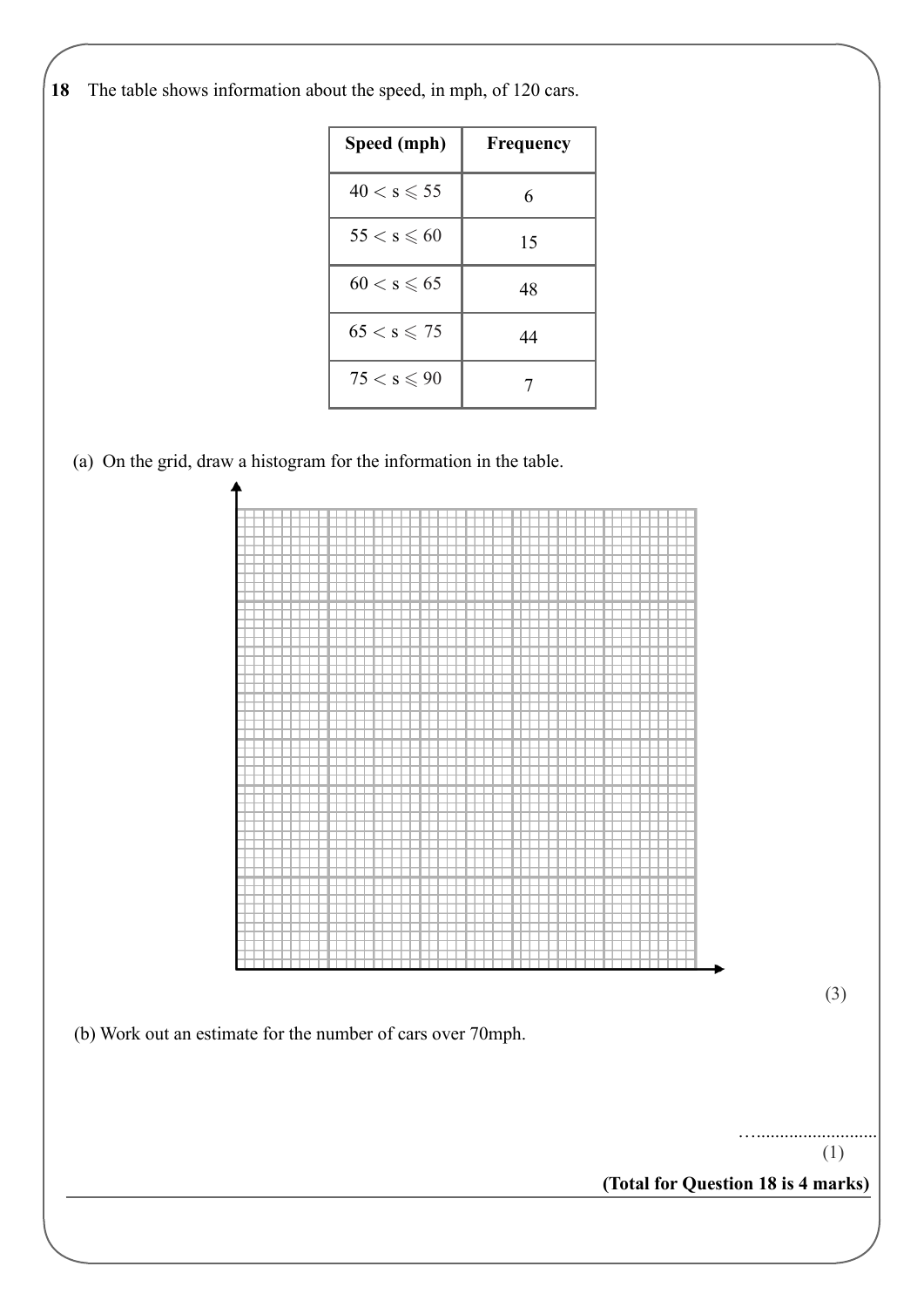

**(Total for Question 19 is 4 marks)**

*°*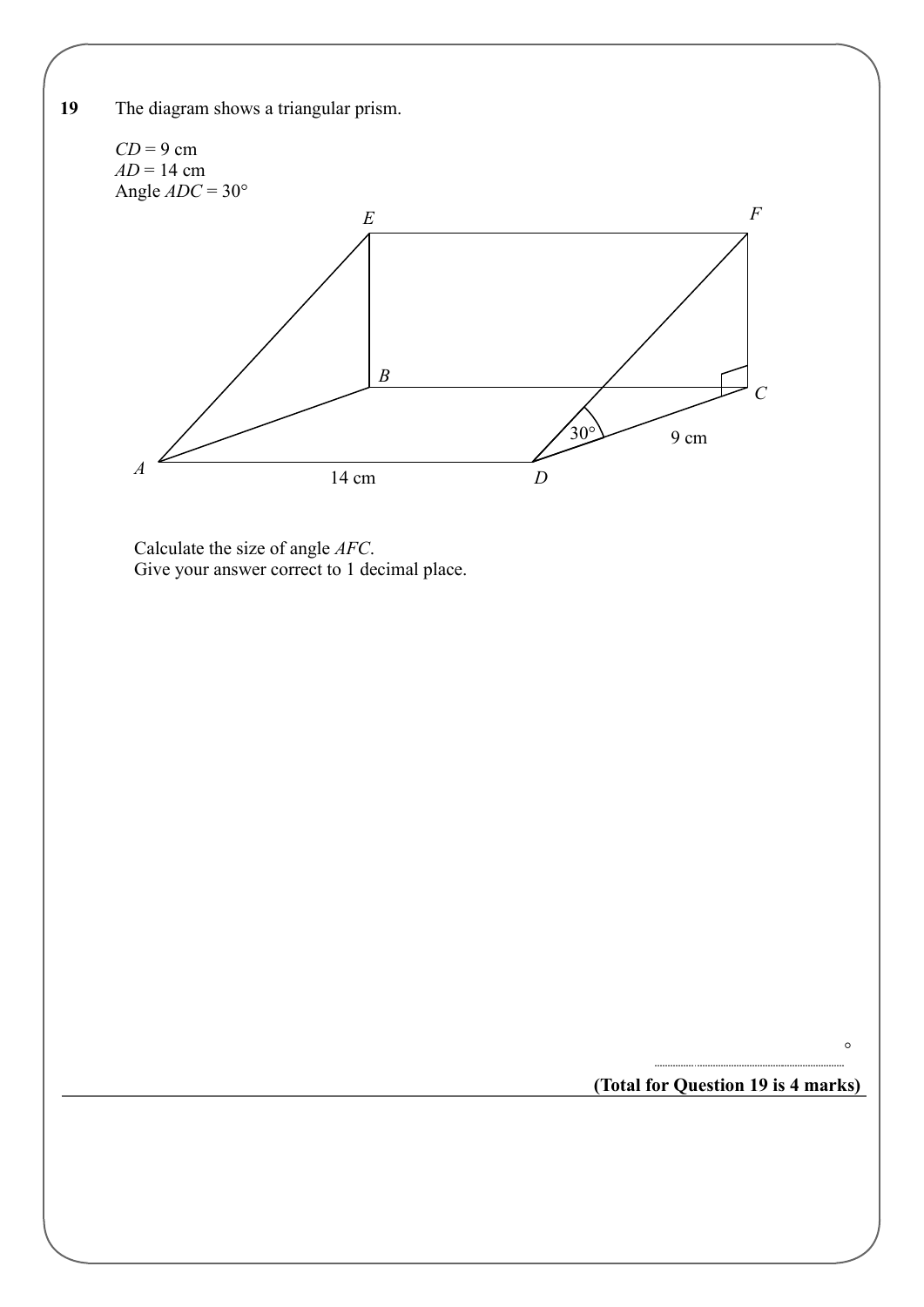**20** The diagram shows a solid shape. The shape is a cone on top of a hemisphere.





The height of the cone is 12 cm. The base of the cone has a diameter of 8 cm. The diameter of the hemisphere is 8 cm.

Work out the total volume of the solid shape. Give your answer in terms of  $\pi$ .

**(Total for Question 20 is 4 marks)**

cm<sup>3</sup>